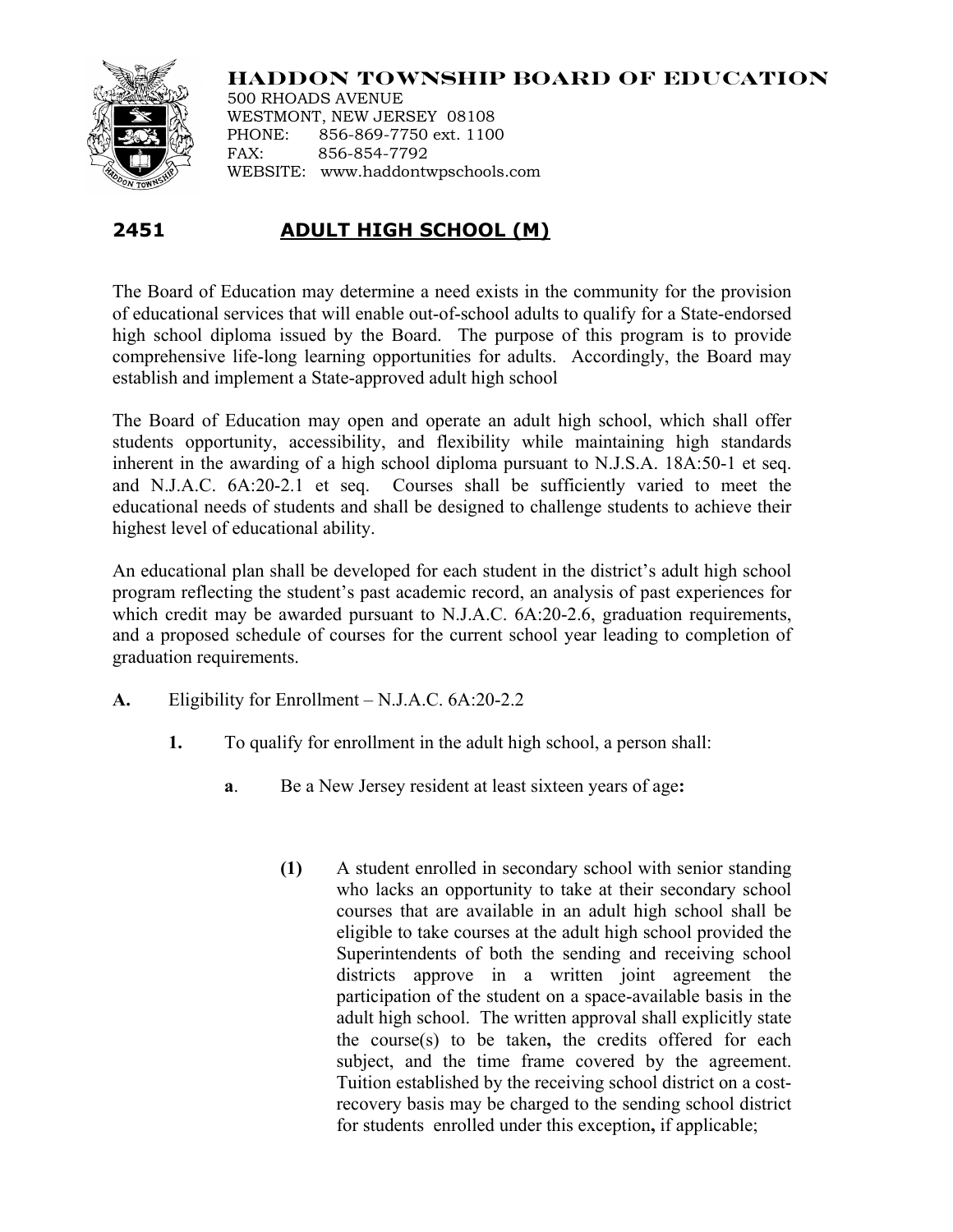- b. Have not earned a State-endorsed or State-issued high school diploma**:**
	- **(1)** Persons holding State-endorsed high school diplomas may enroll in an adult high school on a space-available basis for the express purpose of supplementing their high school record. Tuition established by the host school district on a cost-recovery basis may be charged to persons enrolling under this exception; and
- **c**4. Complete and sign a locally created application for enrollment**,** including a statement of responsibilities.
- **B.** English Language Learners– N.J.A.C. 6A:20-2.3
	- **1.** English language learners (ELLs) shall be required to demonstrate language proficiency on a State-approved English proficiency assessment at a score level determined by the New Jersey State Board of Education.
		- **a.** ELLs shall be referred to appropriate classes in the adult high school to attain English language proficiency.
			- (1) If the language improvement needs of the individual cannot be met by the adult high school, then the Principal shall refer the person to a New Jersey Department of Labor and Workforce Development Career Connections website**.**
- **C.** Individuals with Disabilities N.J.A.C. 6A:20-2.4
	- **1.** For an individual with **a** previous Individualized Education Program (IEP) seeking similar services at an adult high school, the Principal of the adult high school shall request, with the written consent of the individual, the most recent evaluation and for the individual from the high school of last attendance, provided the evaluation was made within the last three years.
		- **a**. The Principal shall review the IEP to determine the services required by the plan and also the availability of such services at the adult high school.
			- **(1)** If the IEP can be carried out, it shall serve as the instructional guide for the individual.
			- **(2)** If the Principal determines the IEP cannot be carried out, the Principal shall promptly refer the individual to the nearest adult high school with staff available to offer the special services required in the IEP or to the appropriate county or State agencies or institutions with resources and personnel able to serve the individual's needs.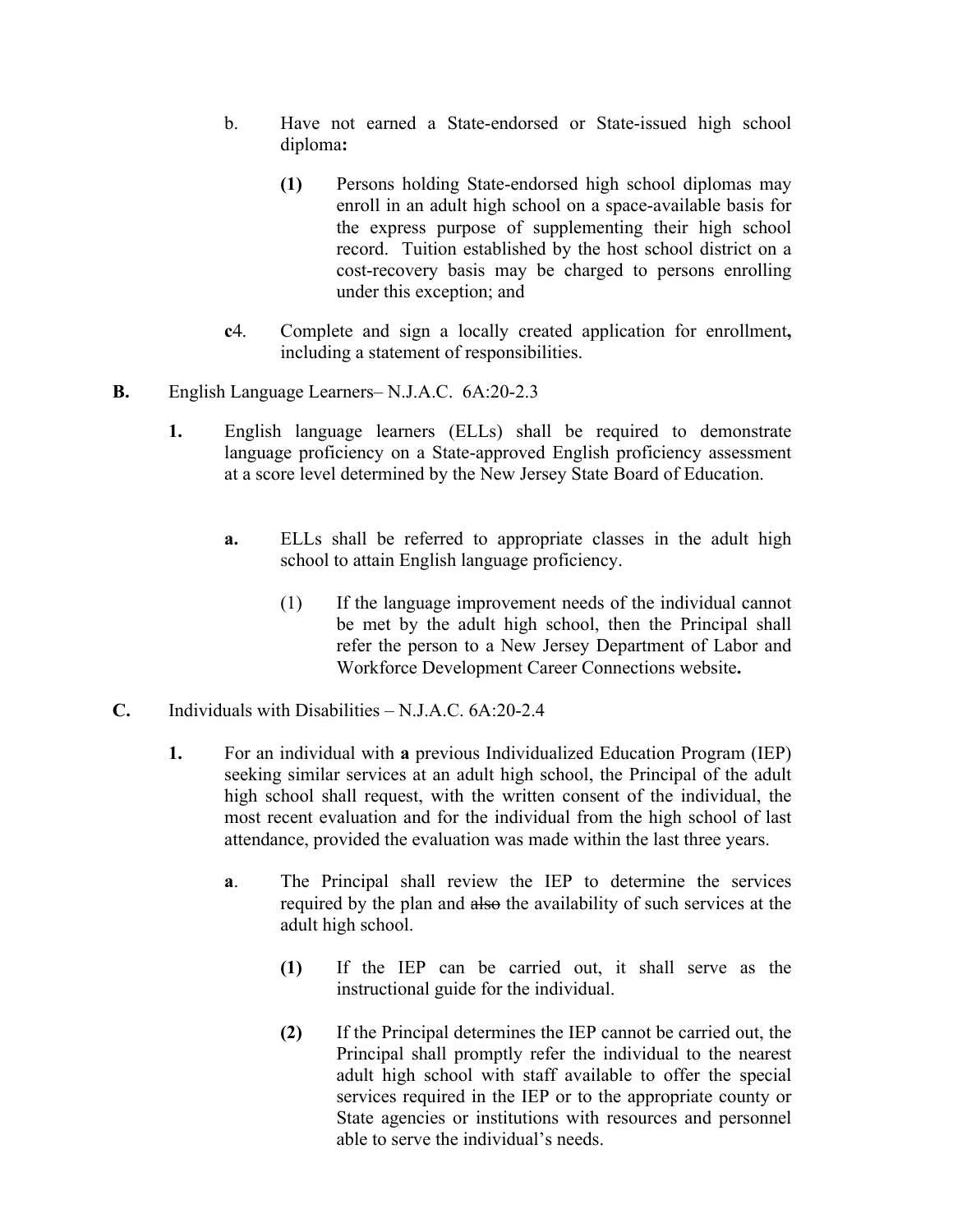- b. If the evaluation was made more than three years prior to application to the adult high school, the IEP may not serve as a guide for the individual's instructional program at the adult high school. The individual shall be referred to the IEP team for a reevaluation in accordance with N.J.A.C. 6A:14 - Special Education.
- 2. For an individual who previously had a 504 Plan, the Principal of the adult high school shall request, with the written consent of the individual, the most recent 504 Plan for the individual from the high school of last attendance, provided the evaluation was made within the last year. The school district shall determine if the 504 Plan needs to continue, be discontinued, and/or updated. The Principal of an adult high school may request a doctor's note with a rationale and treatment plan to verify the continued need for the 504 Plan.
- 3. An individual with a disability who does not qualify for special education and related services, pursuant to N.J.A.C. 6A:14, N.J.A.C. 6A:20-2.4(a), and C.1. above, and who does not have a previous 504 Plan shall be counseled regarding educational options that would lead to a high school diploma.
- **D.** Graduation Requirements N.J.A.C. 6A:20-2.**5**4
	- **1.** Adult high school students must pass the Statewide assessment test for graduation pursuant to N.J.A.C. 6A:8-5.1.
		- **a.** Students who are enrolled in the adult high school and are unable to pass the Statewide assessment for graduation, pursuant to N.J.A.C. 6A:8-5.1, shall receive further evaluation through the portfolio appeal process, pursuant to N.J.A.C. 6A:8**-**5.1
		- **b.** ELLs who are enrolled in the adult high school and are unable to pass the Statewide assessment for graduation, required at N.J.A.C. 6A:8-5.1, shall receive further evaluation pursuant to N.J.A.C. 6A:8**-**5.1(h), and shall demonstrate English language fluency on a New Jersey Department of Education approved English proficiency assessment. The portfolio appeals process shall be undertaken in the ELL's native language, when available**.**
	- **2.** When operating an adult high school, the Board shall ensure that students meet the requirements for high school graduation pursuant to N.J.A.C. 6A:8-5.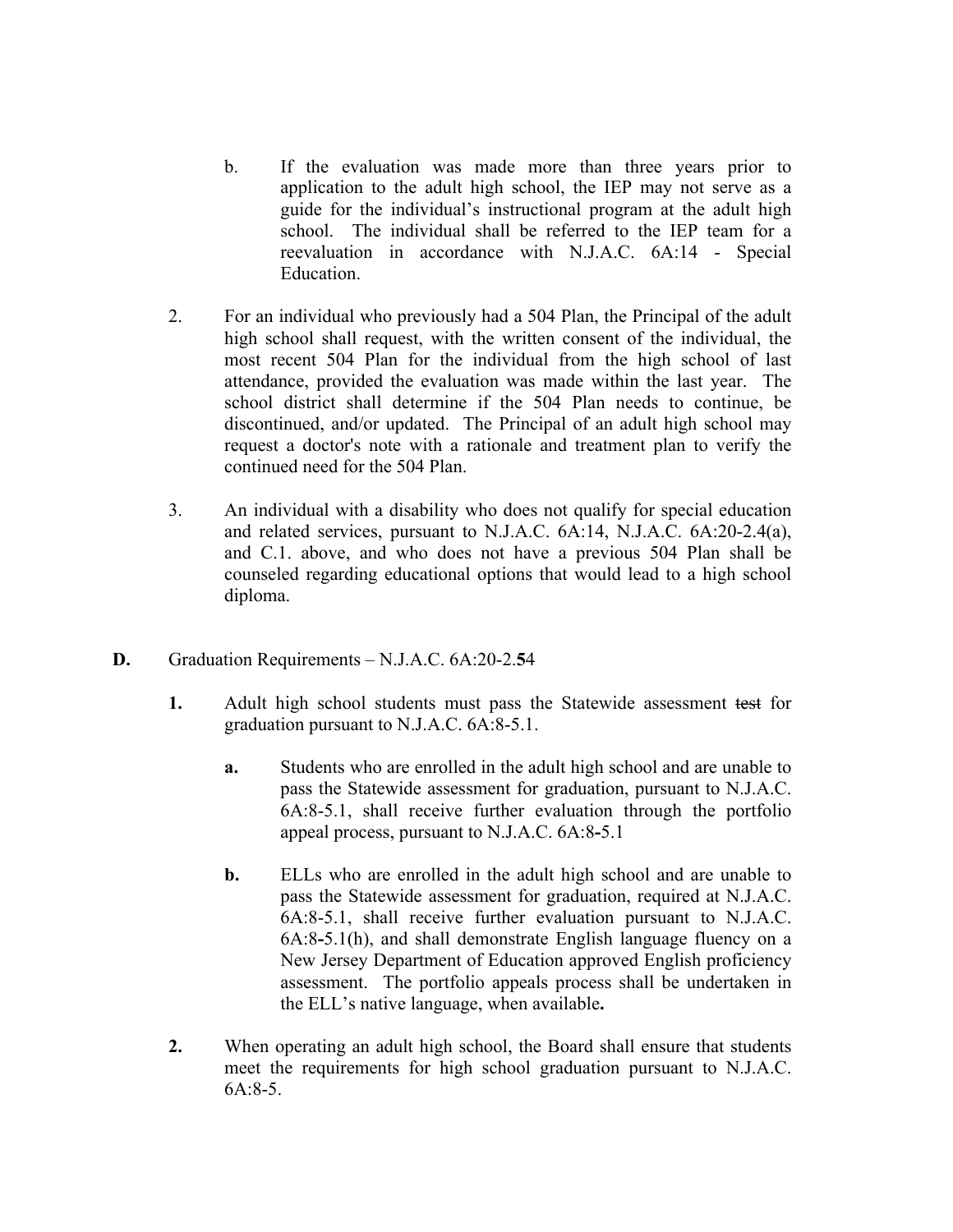- **3.** The staff of the adult high school shall distribute to each entering student a copy of all State and local adult high school graduation requirements. At the beginning of each course, all students shall receive a list of proficiencies required for the successful completion of the course.
- **4.** Successful completion of the requirements set forth in N.J.A.C. 6A:20- 2.54(a) and (b)**,** D.1. and D.2. above**,** and the requirements established by the Board**,** shall be required as conditions for awarding a locally issued, State-endorsed diploma.
- **5.** The Board shall not issue a State-endorsed high school diploma without State approval of the adult high school program
- **6.** The Board shall not issue a State-endorsed high school diploma without signed verifications for all credit awarded for experience and an official transcript(s) being on file.
- **E.** Award of Credit N.J.A.C. 6A:20-2.6

A Board of Education operating an adult high school shall annually adopt**,** at a public meeting**,** policies that provide for the awarding of credit, subject to the provisions outlined in N.J.A.C. 6A:20-2.**6**5(a)1. through 6A:20-2.6(a)12.

**F.** Awarding of Credit for Foreign Studies – N.J.A.C. 6A:20-2.7

Credit for the equivalent of American secondary school studies experienced in a foreign country shall be reviewed by the school district operating the adult high school. If the school district cannot review the secondary studies experienced in a foreign country, the secondary studies shall be reviewed by a recognized foreign credential evaluation expert or service. The cost of the foreign credential evaluation expert or service shall be borne by the student.

**G.** Maintaining Student Records – N.J.A.C. 6A:20-2.8

The adult high school shall have the responsibility to compile, maintain, and retain student records, including daily attendance records, and to regulate access to and security of such records.

## **H.** Staffing – N.J.A.C. 6A:20-2.**9**8

- **1.** The adult high school shall have an adequate number of professional staff, properly certified for their respective assignments; however, persons involved in adult advisement shall be certified as either a Principal, supervisor, counselor, or teacher.
- **2.** The Board shall assign to professional staff members only position titles recognized in N.J.A.C. 6A:9B State Board of Examiners and Certification.